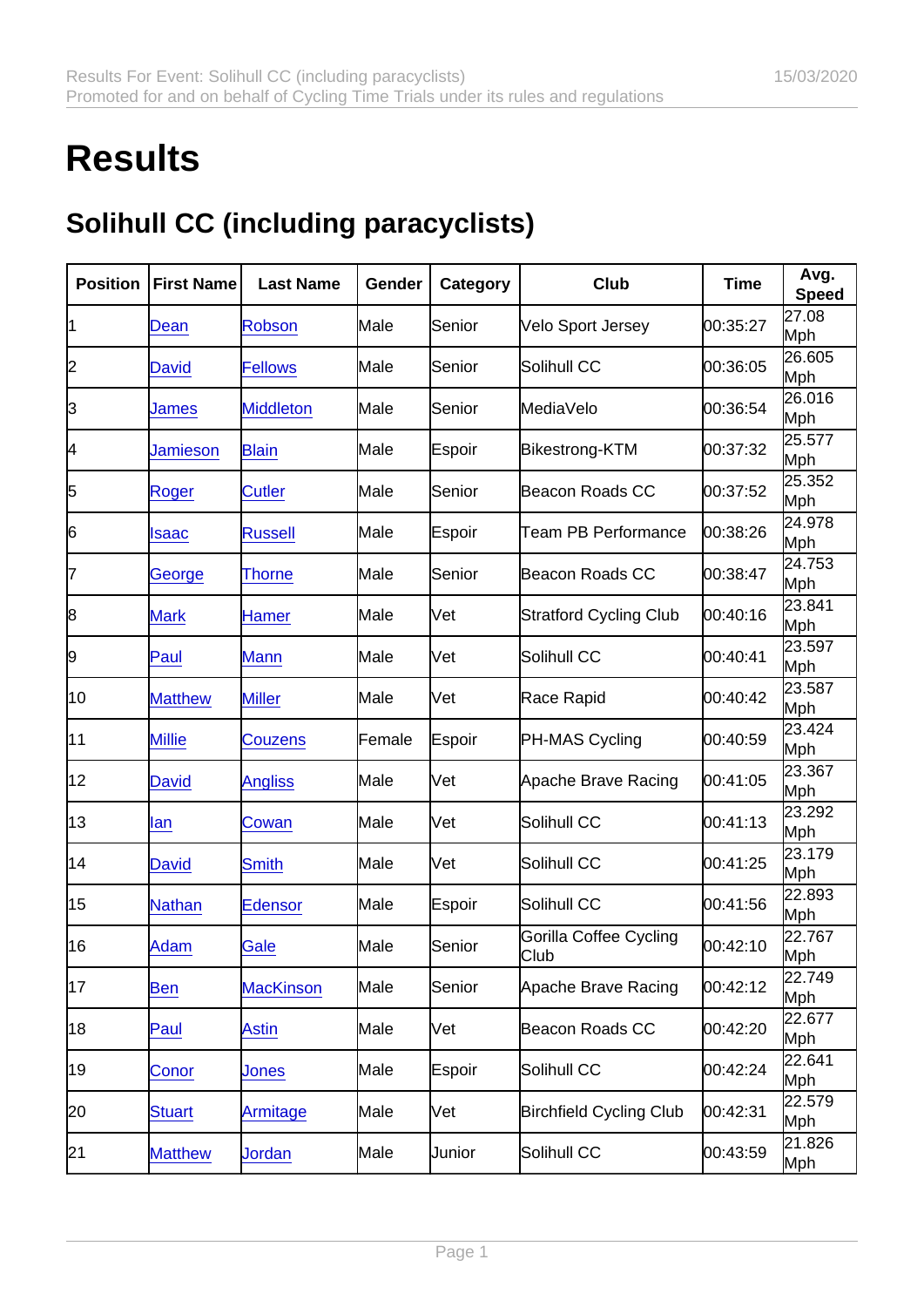Results For Event: Solihull CC (including paracyclists) 15/03/2020 Promoted for and on behalf of Cycling Time Trials under its rules and regulations

| Position   | <b>First Name</b> | Last Name         | Gender | Category | Club                                  | Time     | Avg.<br>Speed |
|------------|-------------------|-------------------|--------|----------|---------------------------------------|----------|---------------|
| 22         | Louise            | <b>Scupham</b>    | Female | Senior   | Liv AWOL                              | 00:44:06 | 21.769<br>Mph |
| 23         | <b>Kirk</b>       | <b>Finlinson</b>  | Male   | Vet      | <b>Redditch Road &amp; Path</b><br>CС | 00:44:46 | 21.445<br>Mph |
| 24         | <b>Mark</b>       | Eaton             | Male   | Vet      | Solihull CC                           | 00:44:57 | 21.357<br>Mph |
| 25         | <b>Russell</b>    | <b>Perry</b>      | Male   | Vet      | Solihull CC                           | 00:45:07 | 21.278<br>Mph |
| 26         | <b>Barrie</b>     | Hodge             | Male   | Vet      | EvoVelo Racing                        | 00:45:42 | 21.007<br>Mph |
| 27         | <b>Keith</b>      | Jones             | Male   | Vet      | Solihull CC                           | 00:45:53 | 20.923<br>Mph |
| 28         | Emma              | <b>Bexson</b>     | Female | Vet      | <b>Stratford Cycling Club</b>         | 00:46:29 | 20.653<br>Mph |
| 29         | <b>Ben</b>        | <b>Woodhouse</b>  | Male   | Junior   | Solihull CC                           | 00:47:01 | 20.418<br>Mph |
| 30         | <b>Mike</b>       | <b>Brownsword</b> | Male   | lVet     | Solihull CC                           | 00:47:06 | 20.382<br>Mph |
| 31         | Callum            | <b>Simms</b>      | Male   | Senior   | Apache Brave Racing                   | 00:48:03 | 19.979<br>Mph |
| 32         | John              | <b>Burden</b>     | Male   | Vet      | Solihull CC                           | 00:48:57 | 19.612<br>Mph |
| 33         | <b>Steve</b>      | Price             | Male   | Vet      | Retro Racing                          | 00:49:12 | 19.512<br>Mph |
| 34         | Samuel            | <b>Greenwell</b>  | Male   | Juvenile | Solihull CC                           | 00:49:32 | 19.381<br>Mph |
| 35         | <b>Alex</b>       | <b>Burden</b>     | Male   | Junior   | Solihull CC                           | 00:49:47 | 19.284<br>Mph |
| 36         | <b>Steven</b>     | Robinson          | Male   | Vet      | <b>Coalville Whs</b>                  | 00:51:54 | 18.497<br>Mph |
| 37         | <b>Richard</b>    | <b>Burt</b>       | Male   | Vet      | Solihull CC                           | 00:55:18 | 17.36<br>Mph  |
| 38         | Pete              | <b>Ward</b>       | Male   | [Vet     | Solihull CC                           | 00:55:48 | 17.204<br>Mph |
| 39         | Graham            | <b>Hewson</b>     | Male   | Vet      | <b>Estrella Bikes</b>                 | 00:56:11 | 17.087<br>Mph |
| 40         | Ella              | Tandy             | Female | Juvenile | Solihull CC                           | 00:57:45 | 16.623<br>Mph |
| <b>DNF</b> | <b>Akhil</b>      | Kolnaty           | Male   | Junior   | Solihull CC                           |          |               |
| <b>DNF</b> | Kit               | <b>Buchanan</b>   | Male   | Senior   | Solihull CC                           |          |               |
| DNS(A)     | Peter             | <b>Blackwell</b>  | Male   | Vet      | Solihull CC                           |          |               |
| DNS(A)     | <b>Martin</b>     | Canes             | Male   | Senior   | Chelmer CC                            |          |               |
| DNS(A)     | <b>Simon</b>      | <b>Dighton</b>    | Male   | Vet      | Beacon Roads CC                       |          |               |
| DNS(A)     | Alan              | <b>Parfrey</b>    | Male   | Vet      | Phoenix Velo                          |          |               |
| DNS(A)     | Simon             | <b>Davis</b>      | Male   | Vet      | VTTA (Midlands)                       |          |               |
| DNS(A)     | <b>Stephen</b>    | Foster            | Male   | Vet      | CC Giro                               |          |               |
| DNS(A)     | <b>Mark</b>       | <b>Shepherd</b>   | Male   | Vet      | Sportstest RT                         |          |               |
| DNS(A)     | <b>Clair</b>      | Parfrey           | Female | Vet      | Born to Bike - Bridgtown<br>Cycles    |          |               |
| DNS(A)     | Jack              | <b>Alexander</b>  | Male   | Junior   | Solihull CC                           |          |               |